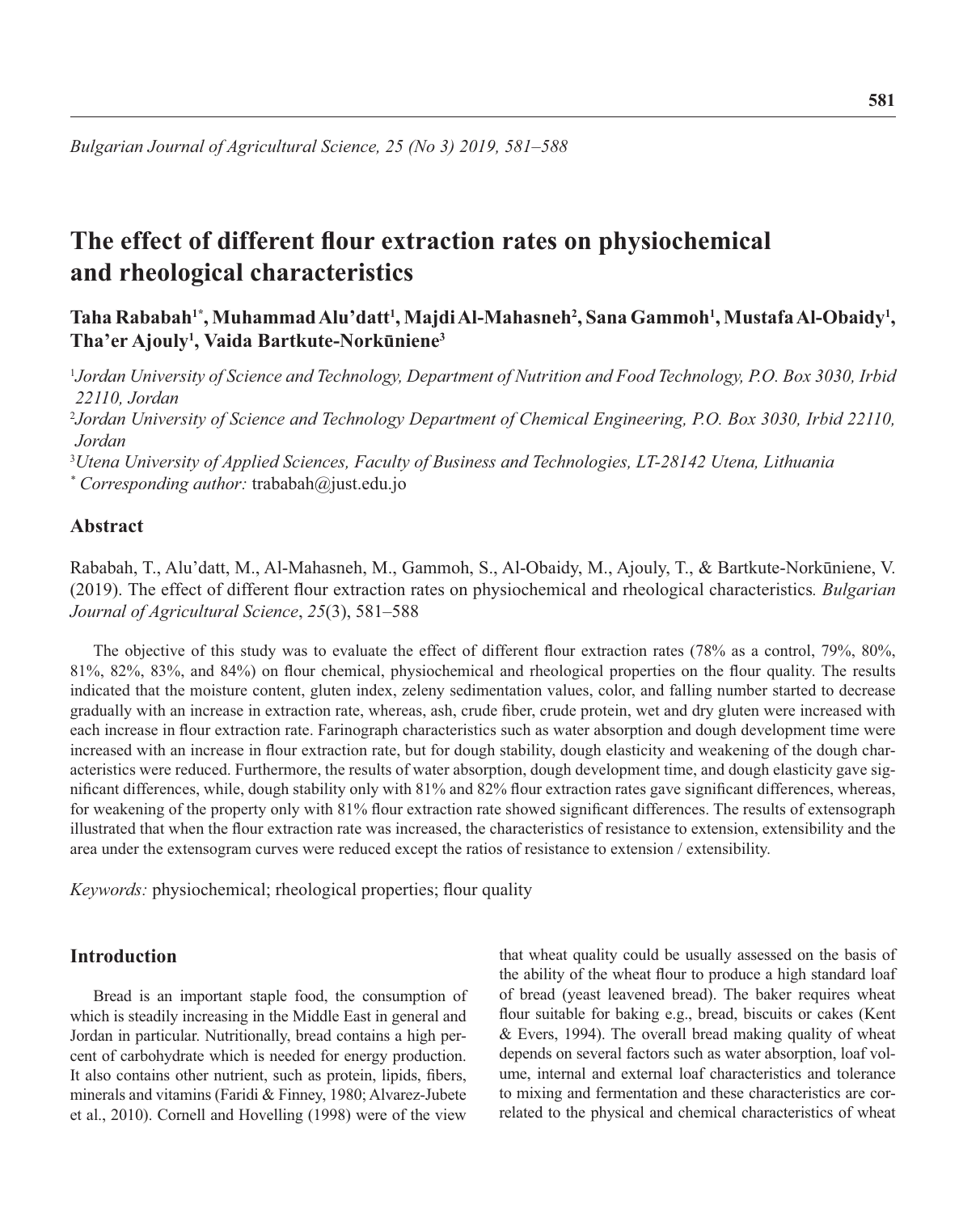flour and dough (Pomeranz, 1988; Deleour & Hoseney, 2009). The chemical characters include protein content, protein quality (gluten content), sedimentation test and other tests such as farinograph, extensograph, and which can assess the mixing or viscoelastic properties of the dough (Bushuk, 1985; Faridi & Faubion, 1990). The important quality criteria which save attributes for describing wheat and flour quality are flour extraction rate, protein content, gluten content, gluten index, zeleny sedimentation, amylase activity, ash content, crude fiber content and etc. which are affected by varieties, environments in which they are grown and the environment/ genotype interactions (Finney et al., 1987). On the other hand, the objective of milling is to separate the endosperm from the wheat kernel and gradually grind the endosperm into more than 30 flour streams (Posner, 2009). Flour extraction rate is a key factor in determining milling efficiency and profitability and can be used in planning flour output for a mill (Gwirtz, 2005).

The importance of knowing the physiochemical properties of wheat and flour is contributed to the need of miller, baker, and consumer to recognize the quality and type of flour which is produced after milling process in order to determine the suitable final baking product of that flour (Deleour  $&$  Hoseney, 2009; Pyler & Gorton, 2009). However, based on the obtained results in this work, it is good to notice too, that the control sample for all the study was 78% flour extraction rate.

Based on above the main of objectives were to investigate the effect of different flour extraction rates on physiochemical and rheological characteristics.

## **Materials and Methods**

## **Methods**

## *Preparation of Flour Samples*

The wheat was cleaned in the cleaning system of the mill and conditioned at appropriate moisture content by adding additional 5 to 6% of moisture. Then the wheat was milled regularly in the milling section of a commercial mill (South Amman Mill-Jordan) with milling capacity of 320 t/day. Ten kilograms of flour samples of different flour extraction rates were drawn according to the computer program which was established in advance based on the experiment requirements, under the supervision of the head miller of the mill. All samples were kept in a refrigerator until the time of analysis (Pomeranz, 1988; Hoseney, 1994).

# **Chemical Analysis**

#### *Gross Chemical Analysis*

The moisture, ash, crude fiber, and protein contents and wet and dry gluten content of flour samples were determined according to the AACC procedures (2000).

## **Physiochemical Characteristics** *Zeleny Sedimentation Value*

The sedimentation value was determined by applying the procedure outlined in method No. 5529 as described in ISO (2007) by using Zeleny instrument (produced by ERKAYA Co., Turky).

## *Falling Number (FN)*

Falling number were determined using Pertin Falling Number Apparatus Type 1900 (Pertin Instruments Sweden) by following the AACC (2000) Method No. 56-81.

#### *Color Grade Measurement*

All wheat flour samples of different extractions were tested and categorized according to the AACC (2000), Method No. 14-22.01 using Minolta Chroma Meter series CR-410 (Japan) and recorded in CIE (1976)  $L^*$  a<sup>\*</sup> b<sup>\*</sup> color systems.

### **Rheological Characteristics** *Farinograph*

The farinograph measurement which includes: water absorption, development time, stability, and breakdown (weakening of the dough) were carried out according to the AACC (2000) Method No. 54-21 in which 50 g sample was placed in a farinograph bowl. After 1 min of dry mixing sufficient water was added to the center of the graph at maximum dough consistency and the test was run for 10 min beyond the point of maximum development. Information provided by the farinogram was divided into the following categories: water absorption which was carried out and results reported on 14% flour moisture basis because the weight of tested sample (300 gm) was modified to 14%; development time is the interval in minutes from the first addition of water to the point of maximum consistency; stability is the time minutes in between the point where the top of the curve first intersected the 500 BU line and the point where the top of the curve falls below the 500 BU line; and breakdown (weakening of dough) which is the degree of softening and was measured at the difference (in BU) from the center of the curve at peak and the center of the curve at 10 min after the peak.

#### *Extensograph*

The extensograph measurements which include: extensibility, maximum height, and area were carried out in accordance to the AACC (2000), method no.  $54-10$ . A flour-saltwater dough was prepared under standard conditions in the farinograph (except the water absorption is 1-4% less than the farinograph water absorption depending on the strength of the flour) and molded on the extensograph into  $150 \text{ g}$ standard shape. After 45 min the dough was stretched and a curve was drawn recording the extensibility and resistance of the dough to stretching. These three parameters were used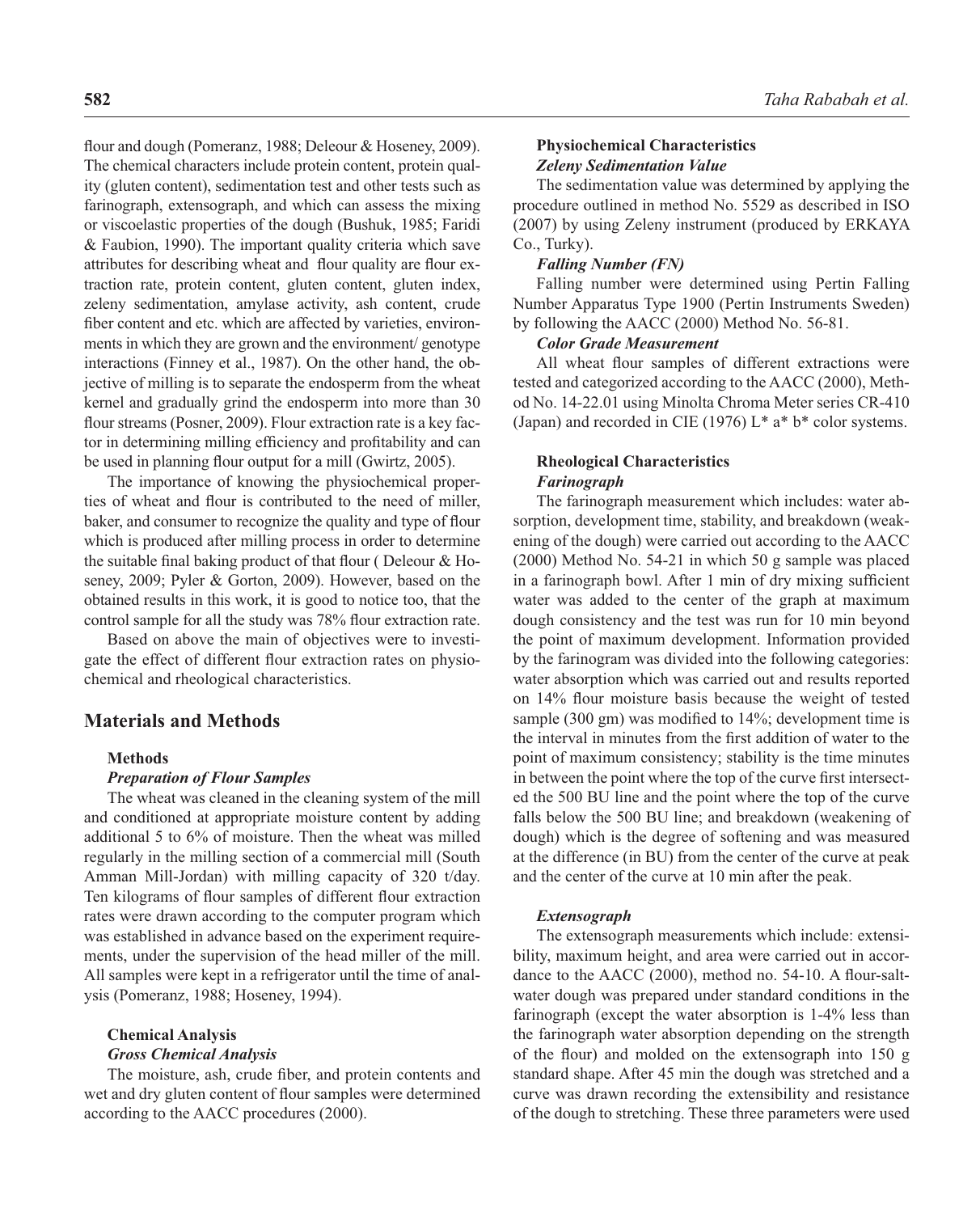including extensibility measured as total length of the extensogram base in mm; maximum height achieved by the curve is expressed in BU; and the area which indicated the surface in cm2 outlined by the curve indicates the total force used in stretching the dough.

#### **Statistical Analysis**

Data of research were statistically analyzed by applying the general linear model (GLM) procedure with JMP statistical package (JMP Institute Inc., Carry, NC). Least significant difference (LSD) test was used for means comparison. All analysis was performed at level of  $p < 0.05$ .

## **Results and Discussion**

#### **Chemical Analysis**

## *The Effect of Flour Extraction Rates on Moisture Content*

The results of moisture content for different wheat flour extraction rates are shown in Table 1. The moisture values for the flour extraction rates indicated significant differences at  $p \le 0.05$ . This is mainly because the rule of composite flour has been applied in this research to create different flour extraction rates. The moisture contents of different extraction rate flours ranged from 13.06 to 13.86. The highest moisture level 13.86% was found in 78% flour extraction rate. Then, moisture content started to decrease gradually with an increase in flour extraction rate. Many researchers also showed the same trend when they discussed this kind of relation (Prabhasankar et al., 2000; Miric & Pejin, 2008; Mueenud-Din et al., 2010). The reduction in flour moisture with the increase in the flour extraction rate is due to the presence of more wheat bran and aleurone particles in flour which has less moisture compared with endosperm flour (Azizi et al., 2006). This also affects flour water absorption and the storage quality of this flour (Prabhasankar et al., 2000; Azizi et al., 2006).

#### *The Effect of Flour Extraction Rates on Ash Content*

Results of ash contents for different flour extraction rates are shown in Table 1. The ash contents ranged from 0.64 to 0.94%. The lowest value 0.64% was found in 78% (control) flour extraction rate which increased gradually as long as the flour extraction rate was increased. All ash values showed significant differences at  $p \leq 0.05$ . This increase might be due to the higher proportion of pericarp and aleuronic layer as reported by Ramirez-Wong et al. (2007). The results which are mentioned above come in agreement with findings of (Prabhasankar et al., 2000; Miric & Pejin, 2008, Aprodu et al., 2010, Muradi et al., 2013).

## *The Effect of Flour Extraction Rates on Crude Fiber Content*

As it is shown in Table 1, the results of crude fiber content were ranged from 1.03 to 1.63%. The lowest value (1.03) was found in 78% flour extraction because wheat bran was removed during milling process which decreased the amount of fiber in flour (Mueen–ud-Din et al., 2010); whereas, the highest value was given by 84% flour extraction rate. As endosperm extraction rates approach the theoretical maximum of  $81-84\%$ , the flour becomes increasingly contaminated with bran (Campbell, 2007). In other words, if the extraction rate exceed  $80\%$ , the flour will contain bran particles (Dewittnick et al., 2008), in which crude fiber of wheat flour is concentrated (Pomeranz, 1988). Looking at Table 1, it can be noticed that all the results had shown significant differences at  $p < 0.05$ .

#### *The Effect of Flour Extraction Rates on Protein Content*

Results of protein content have been shown in Table 1. The results were ranged from 12.02 to 13.30. The highest value was 13.30 and obtained with 84% flour extraction rate. While, the lowest value of protein content was 12.02 and observed with 78% flour extraction rates. On the other hand, the statistical analysis gave significant differences at p

| Extraction Rates  | Moisture, $\%$                | Ash, $\%$                    | Fiber, $\%$                  | Protein, $\%$                 | Wet Gluten, $\%$              | Dry Gluten, $\%$              |
|-------------------|-------------------------------|------------------------------|------------------------------|-------------------------------|-------------------------------|-------------------------------|
| $ 78\%$ (control) | $13.86 \pm 0.04$ <sup>a</sup> | $0.64 \pm 0.01$ f            | $1.03 \pm 0.02$ s            | $12.02 \pm 0.04$ s            | $27.47 \pm 0.25$ <sup>f</sup> | $9.44 \pm 0.12$ s             |
| 179%              | $13.74 \pm 0.03^{\mathrm{b}}$ | $0.70 \pm 0.02$ c            | $1.10 \pm 0.01$ f            | $12.33 \pm 0.11$ f            | $28.70 \pm 0.20$ c            | $9.81 \pm 0.10$ f             |
| $80\%$            | $13.65 \pm 0.05$ <sup>c</sup> | $0.79 \pm 0.04$ <sup>d</sup> | $1.23 \pm 0.04$ <sup>e</sup> | $12.57 \pm 0.10^{\circ}$      | $29.80 \pm 0.35$ <sup>d</sup> | $10.19 \pm 0.14$ <sup>e</sup> |
| 81%               | $13.57 \pm 0.01$ <sup>d</sup> | $0.81 \pm 0.05$ <sup>d</sup> | $1.32 \pm 0.05$ <sup>d</sup> | $12.80 \pm 0.13$ <sup>d</sup> | $30.70 \pm 0.29$ °            | $10.54 \pm 0.13$ <sup>d</sup> |
| $82\%$            | $13.42 \pm 0.06$ <sup>e</sup> | $0.84 \pm 0.07$ °            | $1.40 \pm 0.03$ c            | $12.95 \pm 0.08$ <sup>c</sup> | $31.27 \pm 0.38^{\mathrm{b}}$ | $10.62 \pm 0.09$ <sup>c</sup> |
| 83%               | $13.21 \pm 0.04$ <sup>f</sup> | $0.90\pm0.10^{b}$            | $1.51 \pm 0.06^{\mathrm{b}}$ | $13.16 \pm 0.09^{\mathrm{b}}$ | $31.80 \pm 0.21$ <sup>a</sup> | $10.81 \pm 0.05^{\mathrm{b}}$ |
| 84%               | $13.06 \pm 0.02$ s            | $0.94 \pm 0.06$ <sup>a</sup> | $1.63 \pm 0.07$ <sup>a</sup> | $13.30 \pm 0.12$ <sup>a</sup> | $32.10 \pm 0.26$ <sup>a</sup> | $10.92 \pm 0.07$ <sup>a</sup> |

Table 1. The effect of wheat flour with different extraction rates on chemical composition

 $*$  Mean  $\pm$  SD of three determinations

 $*$  Means in the same column with the same letter are not significantly different ( $P < 0.05$ )

\* All data are calculated on dry basis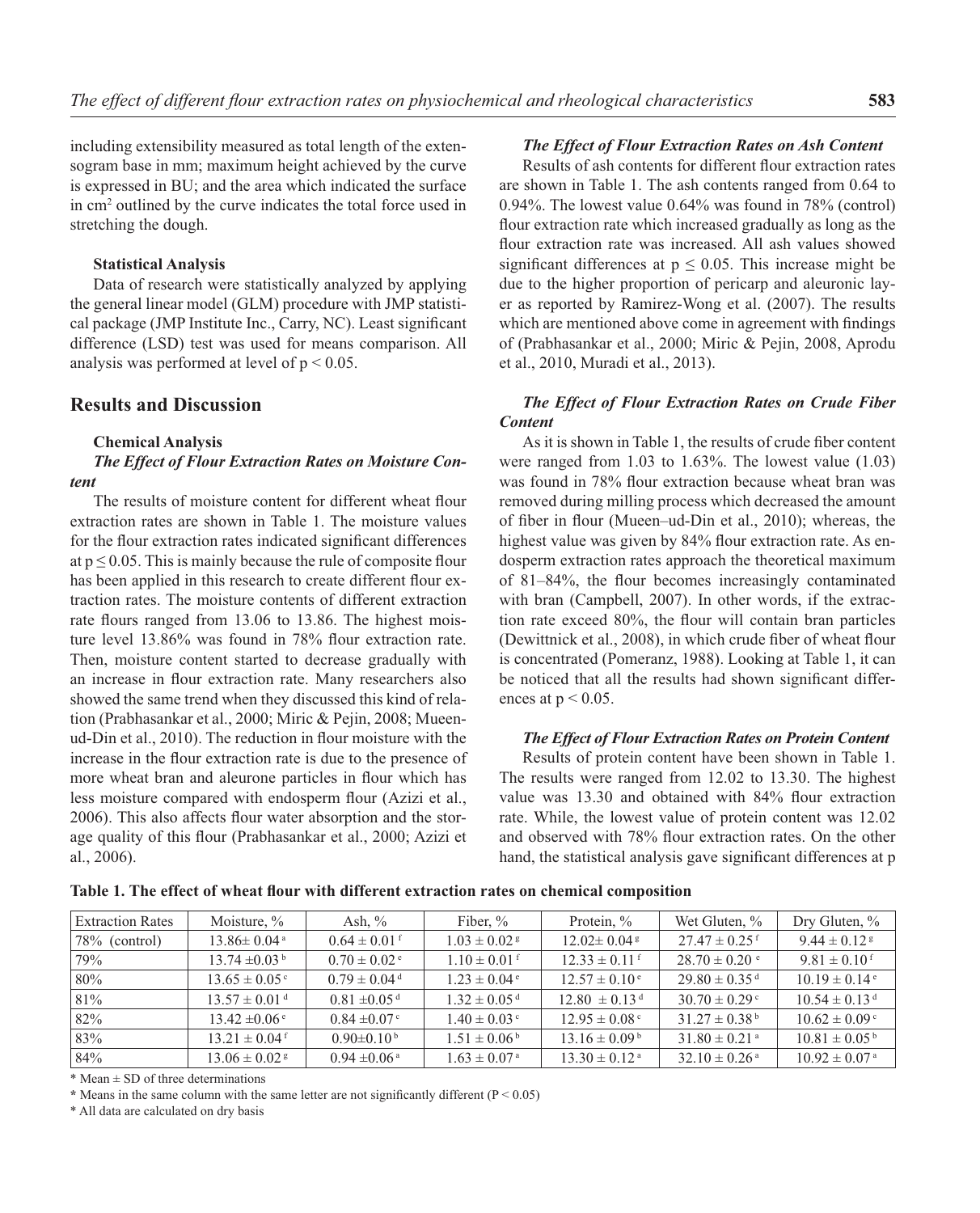$\leq$  0.05. This is may be due to the presence of the sub aleurone layers which are higher in protein than the inner endosperm (Orth & Mander, 1975; Pomeranz, 1988). In addition, also they reported that they found a significant difference between protein content and Farinograph water absorption, both were increased with extraction rate.

## *The Effect of Different Extraction Rates on Wet and Dry Gluten Content*

The results of wet and dry gluten contents have been shown in Table 1. There were significant effects of flour extraction rates on the wet and dry gluten contents. It was noticed that as far as the flour extraction rate was increased both wet and dry gluten contents increased too. Differences in wet and dry gluten were clearly significant at  $p < 0.05$ . The results of wet gluten ranged from 27.47 to 32.10 and for dry gluten range from 9.44 to 10.92. The lowest values for wet and dry gluten were found in 78% flour extraction rate and they were 27.47 and 9.44 respectively. While the highest values were obtained in 84% flour extraction rate and they were 32.10 and 10.92 respectively.

This trend of increase is due to two reasons. Firstly, the results previously showed that there was an increase in crude protein contents. Which was attributed to the higher proportion of aleuronic layer and peripheral endosperm that flours contained, when, the flour extraction rate was increased (Prabhasankar et al., 2000). Secondly, gluten proteins represent 80-85% of the total crude protein and have the capability to absorb water 2.5-3 times as it weights (Pomeranz, 1988; Hoseny, 1994, Shewry & Halford, 2002).

## **Physiochemical Characteristics**

#### *The Effect of Flour Extraction Rates on Gluten Index*

The data in Table 2 showed that there was a clear trend of decreasing of gluten index values joined the increase in flour extraction rates. The differences were statistically significant at  $p < 0.05$ . The results of gluten index were ranged from 55- 96.4% indicated stronger gluten network in flour with lower extraction rate (Moradi et al., 2013). The highest value of gluten index 96.4% and it was given by 78% flour extraction rate while the lower value 55% was given by 84% flour extraction rate. This parameter considers being very important by many researchers because gluten index provides information on both quantity and quality of gluten based on the ratio high / low molecular weight proteins (Banu et al., 2012). In addition, gluten index is the only method to determine gluten quality without the need to extract flour first because the method is suitable for both wheat meal and flour (Deleour  $&$  Hoseney, 2009).

| Extraction       | Gluten Index.       | Zeleny,           | Falling            |
|------------------|---------------------|-------------------|--------------------|
| Rates            | $\frac{0}{0}$       | ml                | Number, sec        |
| $78\%$ (control) | $96.4$ <sup>a</sup> | 30.4a             | 516.0a             |
| 79%              | 92.1 <sup>b</sup>   | $30.0$ ab         | 485.0 $b$          |
| 80%              | 86.0 <sup>c</sup>   | 29.2 <sup>b</sup> | 461.0 $\degree$    |
| 81%              | 80.0 <sup>d</sup>   | 28.0 °            | 442.0 $d$          |
| 82%              | 73.0 <sup>e</sup>   | 26.5 <sup>d</sup> | 431.0 <sup>c</sup> |
| 83%              | $64.7$ <sup>f</sup> | 25.0 <sup>°</sup> | 416.0 $f$          |
| 84%              | $55.0*$             | $23.1$ f          | 404.0<br>g         |

**Table 2. The effect of wheat flour with different extraction rates on physiochemical characteristics**

\* All values are calculated means of three replicates

\* Means in the same column with the same letter are not significantly different ( $P < 0.05$ )

\* All data are calculated on dry basis

High gluten index shows greater proportion of high molecular weight – proteins present in gluten (Collar et al., 2007). On the other hand gluten index usually depends on the amount of wet gluten that passes through a sieve under centrifugal force, and a higher proportion of gluten that remains on the sieve after centrifugation indicated stronger gluten and gives high gluten index value. Therefore, many researchers concluded on the basis of obtained data that gluten index is a good and reliable measure for the technological quality of different flours (Curic, 2001; Dowell et al., 2008). Also the result comes in agreement with Moradi et al. (2013).

## *The Effect of Flour Extraction Rates on Zeleny / Sedimentation Test*

Results in Table 2 have shown that the values of Zeleny – sedimentation were ranged from 23.1 ml to 30.4 ml. The highest value was obtained from 78% flour extraction rate and the lowest value was obtained from 84% flour extraction rate. Furthermore, most of the results showed statistical significant differences. In Table 2 the general trend of the test was illustrated that as long as the flour extraction rate increased, the Zeleny sedimentation value was decreased. These results were confirmed Azizi et al. (2006) previously concluded the sedimentation test shows that the quality of gluten will be reduced and this causes the weaker baking quality of high extraction rate compared to lower extraction rate flour.

# *The Effect of Flour Extraction Rates on Falling Number*

Data in Table 3 showed that results were range between 404 – 516 s. The highest value was 516 s and obtained from 78% flour extraction rate and the lowest value was 404 s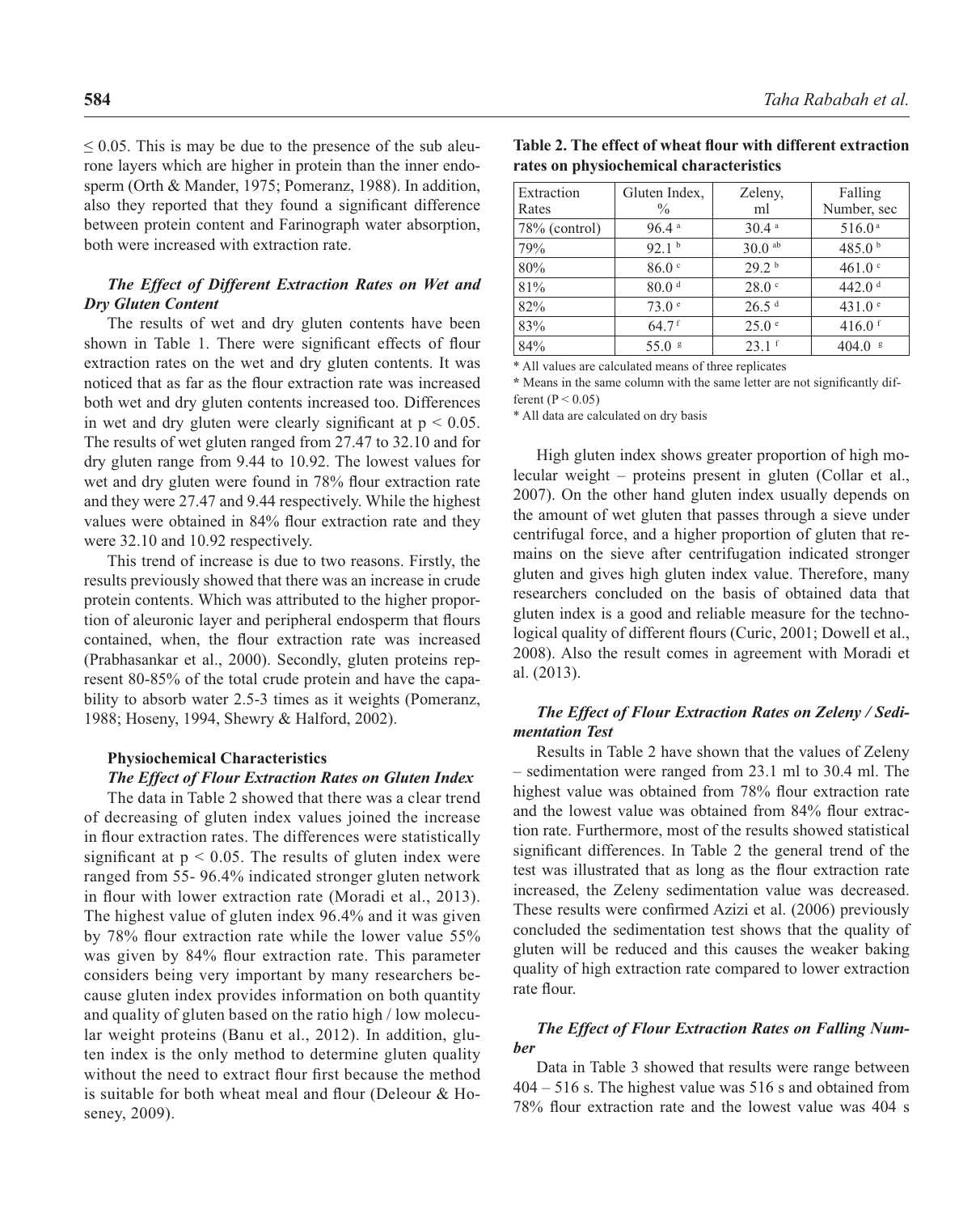which was obtained from 84% flour extraction rate. However, all the results showed statistical significant differences at  $p < 0.05$ . Those results were concurred with the findings of Azizi et al.  $(2006)$  who justified the reduction in the falling numbers to the increase in alpha – amylase activity of flours with higher extraction rate, which was due to an increase in wheat germs and bran in flours. However, Prabhasankar et al. (2000) indicated the same trend regarding the relationship between flour rate extractions and falling number values.

#### *The Effect of Flour Extraction Rates on Flour Color*

Results of lightness or whiteness  $(L^*)$ , redness  $(a^*)$ , and yellowness  $(b*)$  for all seven different flour extractions rates are shown in Table 3. The whiteness values are ranged from 70.48 to 80.75 and the highest value was 80.75 and observed with flour extraction at 78%, whereas the lowest value was 70.48 and obtained from the flour extraction 84%. Meanwhile the redness values are ranged from -0.51 to 0.66 and the maximum value was 0.66 and obtained from flour extraction 84%, while the minimum was -0.51 and observed with flour extraction 78%. On the other hand the maximum of yellowness was 9.05 and given by 78% flour extraction, whereas the minimum value was 7.67 and given by 84% flour extraction.

## Table 3. The effect of wheat flour with different extraction **rates on color values**

| <b>Extraction Rates</b> | $L^*$             | $a^*$                | $h^*$            | $\Delta E$        | Chroma           |
|-------------------------|-------------------|----------------------|------------------|-------------------|------------------|
| $78\%$ (control)        | 80.8 <sup>a</sup> | $-0.51$ s            | 9.0 <sup>a</sup> | $12.0$ f          | 9.0 <sup>a</sup> |
| 79%                     | 79.0 <sup>b</sup> | $-0.15$ <sup>f</sup> | 8.9 <sup>b</sup> | 13.8 <sup>e</sup> | 8.9 <sup>b</sup> |
| 80%                     | 77.7 <sup>c</sup> | 0.10 <sup>e</sup>    | 8.8 <sup>c</sup> | 15.1 <sup>d</sup> | 8.8 <sup>c</sup> |
| 81%                     | 75.3 <sup>d</sup> | 0.22 <sup>d</sup>    | 8.3 <sup>d</sup> | $17.5$ c          | 8.3 <sup>d</sup> |
| 82%                     | $73.1$ $\degree$  | 0.40 °               | 8.0 <sup>e</sup> | 19.6 <sup>b</sup> | 8.0 <sup>°</sup> |
| 83%                     | 72.9 <sup>e</sup> | 0.54 <sup>b</sup>    | 7.9 f            | 19.9 <sup>b</sup> | 7.9 f            |
| 84%                     | $70.5$ f          | $0.66$ <sup>a</sup>  | $7.7$ s          | 22.2 <sup>a</sup> | $7.7$ s          |

\* All values are calculated means of three replicates

\* Means in the same column with the same letter are not significantly different ( $P < 0.05$ )

\* All data are calculated on dry basis

The ∆*E* value is defined as the size of the total color difference and expressed the color difference between a sample and a standard and defined by the following equation:

$$
\Delta E = [(\Delta a)^2 + (\Delta b)^2 + (\Delta L)^2]^{1/2}
$$
  
chroma = 
$$
[(a)^2 + (b)^2]^{1/2}
$$

In Table 3 the larger the **∆**E value, the larger the color difference. The results were ranged from 12.09 to 22.24. The lower flour extraction rate (78%) gave the lowest  $\Delta E$ value also as it was illustrated in Table 3 which means that the sample was having the best whiteness among other flour extraction rates while the higher flour extraction rate  $(84%)$ obtained the highest **∆***E* value. This showed that the sample had the darkest color.

In the meantime the chroma values in Table 3 indicated opposite results because when flour extraction rate was increased the chroma values were reduced. All the obtained results of color grade and for all the extraction rates gave significant differences at  $P < 0.05$ .

The results of whiteness color decreased gradually with an increase in flour extraction rate. These results had been agreed and concluded by many researchers (Azizi et al., 2006; Mueen–ud–Din et al., 2010; Banu et al., 2012) whom all were attributed the main cause to the presence of wheat bran and eleurone particles which increased with each increase in flour extraction rate. Conclusions can be made based on the above data which had clearly shown that the control sample  $(78%)$  flour extraction rate was having the highest values of whiteness and yellowness color and lowest value for redness, whereas, the highest flour extraction sample (84%) obtained the lowest values of whiteness and yellowness color and the highest value for redness color increased, the whiteness of flours decreased.

#### **Rheological Characteristics**

## *The Effect of Flour Extraction Rates on Farinograph Properties*

All the results are shown in Table 4. The observed results indicated that there were significant differences ( $P < 0.05$ ) among the flour extraction rates in water absorption, development time, dough stability, dough elasticity and weakening of the dough.

#### *Water Absorption*

The observed results in Table 4 ranged between 62.4 and 67%. Water absorption of 84% flour extraction rate gave the highest value  $(67%)$  while the sample of 78% flour extraction rate gave the lowest value (62.4%). It was also noticed that the water absorption increased as long as extraction rate increased. The result comes in agreement with result of Orth and Mander (1975) who indicated that the additional milling required producing high extraction flour which causes more starch damage by physical abrasion and consequently higher water absorption. Also they found that protein content and farinograph water absorption both increased with increase in flour extraction rate. While other researchers presumed that the increase in water absorption is due to the higher protein and complex carbohydrate contents from bran (Pomeranz et al., 1977; Pomeranz, 1988). In addition, Sliwinski et al.  $(2004)$  indicated that this means by increasing the flour ex-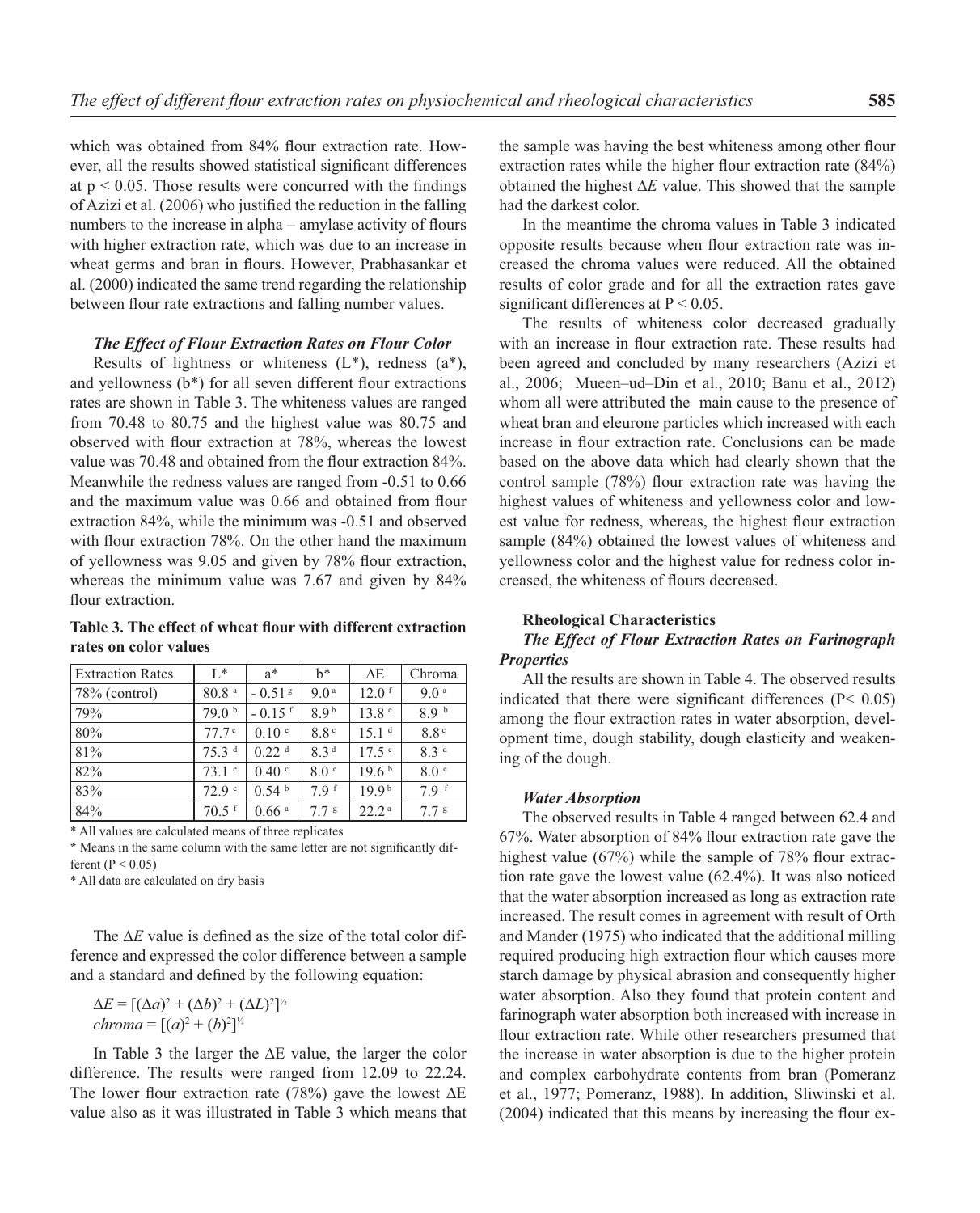| <b>Extraction Rates</b> | $(wa)\%$ Water<br>Absorption | (B) Development<br>Time (mint) | (C) Dough Stability<br>(min) | (D) Elasticity<br>(B.U) | (E) Weakening<br>of the Dough (B.U) |
|-------------------------|------------------------------|--------------------------------|------------------------------|-------------------------|-------------------------------------|
| $78\%$ (control)        | 62.4 $\frac{1}{2}$           | $2.0$ f                        | 11.0 <sup>c</sup>            | $120.0$ <sup>a</sup>    | $45.0$ a                            |
| 79%                     | $63.0$ f                     | $2.0$ f                        | 11.0 <sup>c</sup>            | 110.0 <sup>b</sup>      | $45.0^{\circ}$                      |
| 80%                     | $63.6$ e                     | $2.5^{\circ}$                  | 11.0 <sup>c</sup>            | $100.0$ $\degree$       | $45.0$ <sup>a</sup>                 |
| 81%                     | 64.4 <sup>d</sup>            | 2.8 <sup>d</sup>               | 11.5 <sup>b</sup>            | $100.0$ $\degree$       | 40.0 <sup>b</sup>                   |
| 82%                     | $65.3$ $\degree$             | 3.2 <sup>c</sup>               | 12.0 <sup>a</sup>            | 95.0 $d$                | 35.0 °                              |
| 83%                     | 65.9 <sup>b</sup>            | 3.5 <sup>b</sup>               | 10.5 <sup>d</sup>            | 90.0 °                  | 35.0 °                              |
| 84%                     | $67.0$ a                     | $4.0^{\circ}$                  | 10.5 <sup>d</sup>            | $80.0$ f                | 35.0 °                              |

Table 4. The effect of wheat flour with different extraction rates on farinograph properties

\* All values are calculated means of three replicates

\* Means in the same column with the same letter are not significantly different  $(P < 0.05)$ 

\* All data are calculated on dry basis

traction rate, the bran content of flour is higher and water absorption will increase. However, the results of this research agreed with results found by Azizi et al. (2006) and Mueenud-Din et al. (2010).

#### *Development Time*

A similar trend was obtained for development time and as it has shown in Table 4. Significant differences  $(P< 0.05)$ were observed in the development time for different flour extraction rates as it has been illustrated in Table 4 and the results were ranged from 2 to 4 min. The lowest value (2 min) was observed with 78% flour extraction while the highest (4 min) was noticed with 84% flour extraction rate. However, the increase in development time may be due to the presence of increased amount of bran particles in high extraction flours which interfere in the quick development of gluten and hydration of endosperm (Mueen-ud-Din et al., 2010).

#### *Dough Stability and Elasticity*

The results in Table 4 indicated that both dough stability (DS) and dough elasticity (DE) were reduced with an increase in flour extraction rates. The DS values were in range of 11 to12 (mint), whereas, DE values were found in range of 80 to 120 BU. On the other hand regarding the effect of the extraction rate on Farinograph characteristics significant differences ( $P < 0.05$ ) in dough stability and elasticity were observed as it has been shown in Table 4. The variation in the Farinographic characteristics might be due to difference endosperm portion among different extraction rates (Vetrimani et al., 2005).

#### *Weakening of the Dough*

Same trend was noticed with weakening of the dough (dough breakdown) values when obtained results in Table 4 were reduced with the increase in flour extraction rate. The flour extraction  $(78, 79, 79)$  and  $(80\%)$  gave the highest values whereas; the extractions (82, 83 and 84%) gave the lowest values (35 B.U.). However, data in Table 4 also showed that Farinograph weakening of the dough increased significantly  $(P < 0.05)$  with the increase in flour extraction rate. Orth and Mander (1975) found the same trend and they believed that was due to the pronounced decrease in gluten strength with an increase in extraction rate. This decrease in strength occurred despite the increase in flour protein. They added that those flours produced dough with gluten network more easily disrupted by prolonged mixing and offered less resistance

Table 5. The effect of wheat flour with different extraction rates on extensograph properties

| <b>Extraction Rates</b> | Relative resistance to<br>Extension (B.U) | Extensibility<br>(mm) | Ratio            | Total area           |
|-------------------------|-------------------------------------------|-----------------------|------------------|----------------------|
| $78\%$ (control)        | $600.0$ s                                 | $155.0$ <sup>a</sup>  | 3.9 <sup>g</sup> | $154.0$ <sup>a</sup> |
| 79%                     | $670.0$ f                                 | 150.0 <sup>b</sup>    | 4.5 $f$          | 144.0 <sup>b</sup>   |
| 80%                     | 690.0 $\degree$                           | $145.0$ $\degree$     | 4.8 <sup>e</sup> | 143.0 <sup>c</sup>   |
| 81%                     | 700.0 d                                   | 140.0 <sup>d</sup>    | 5.0 <sup>d</sup> | 132.0 <sup>d</sup>   |
| 82%                     | 760.0 °                                   | 120.0 °               | 5.8 <sup>c</sup> | 130.0 °              |
| 83%                     | 800.0 <sup>b</sup>                        | 120.0 °               | 6.7 <sup>b</sup> | $124.0$ f            |
| 84%                     | 940.0 $a$                                 | $100.0$ f             | 9.4a             | $116.0$ s            |

\* All values are calculated means of three replicates

\* Means in the same column with the same letter are not significantly different ( $P < 0.05$ )

\* All data are calculated on dry basis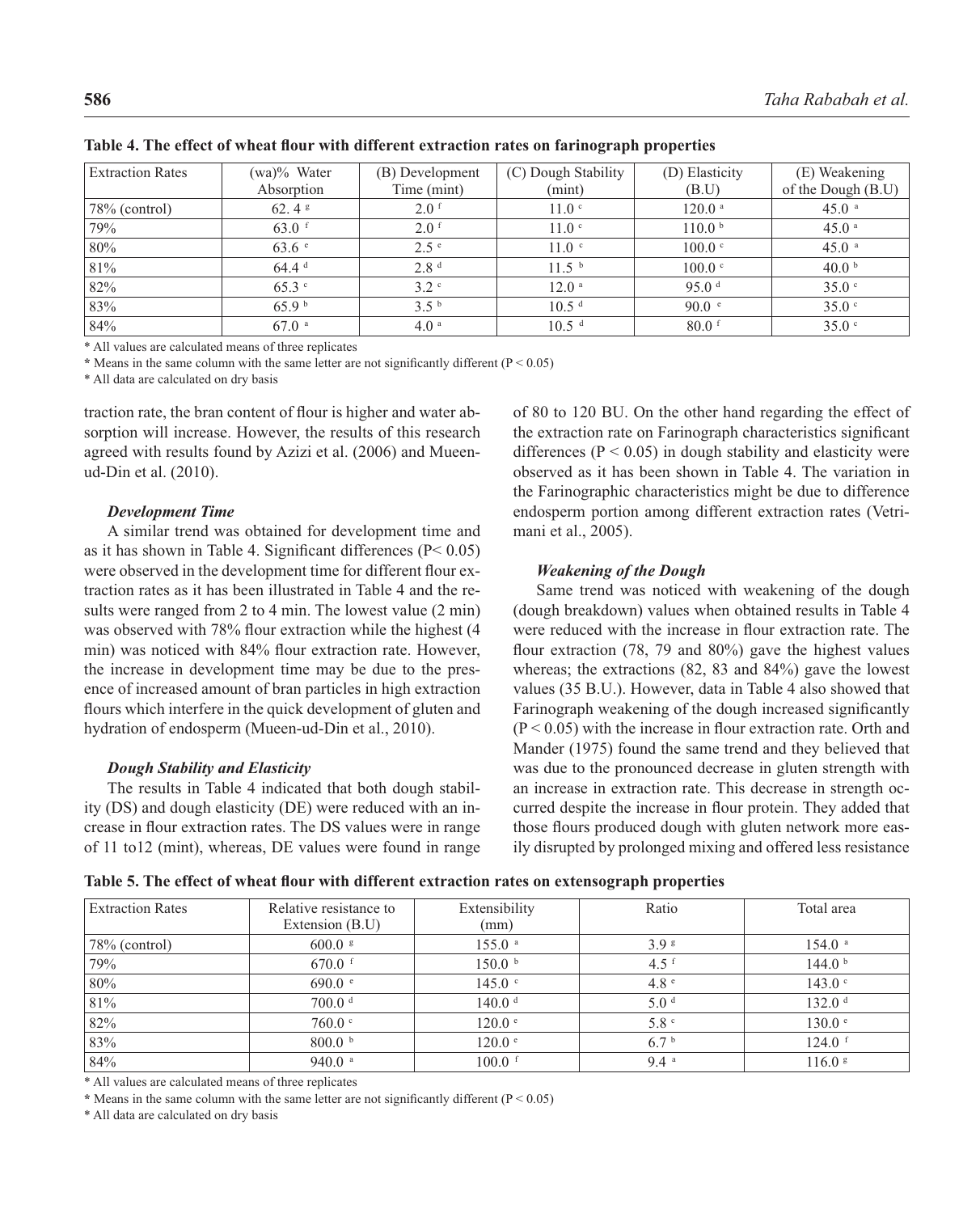to extension than those of the lower extraction flours. Our results obtained are in agreement with (Vitrimani et al., 2005; Mueen-ud-Din et al., 2010).

## *The Effect of Flour Extraction Rates on Extensograph Properties*

The effect of flour extraction rate on extensogram characteristics has been shown in Table 5 although there were significant differences among the increasing in flour extraction rates and the extensogram characteristics. That means, when the flour extraction rate was increased; resistance to extension, extensibility and the area under the extensogram curves were reduced. This negative effect of higher extraction rate flour on dough rheological characteristics was attributed to the reduction in the gluten network and quality because of the presence of a larger amount of wheat bran in flour that results in weaker resistance to mechanical force (Azizi et al., 2006). The same trend of results had been reported by (Orth & Mander, 1975; Lai et al., 1974; Rao & Rao, 1991; Azizi et al., 2006).

## **Conclusions**

The obtained results indicated that the moisture content, gluten index, zeleny sedimentation values, color grade, and falling number started to decrease gradually with an increase in extraction rate, whereas ash content, crude fiber, crude protein, wet gluten and dry gluten were increased with each increase in flour extraction rate. On the other hand Farinograph characteristics such as water absorption and dough development time were increased with an increase in flour extraction rate, but for dough stability, dough elasticity and weakening of the dough characteristics were reduced. Furthermore, the results of water absorption, dough development time, and dough elasticity gave significant differences, while dough stability with only  $81\%$  and  $82\%$  flour extraction rates gave significant differences, whereas for weakening of the property with only 81% flour extraction rate showed significant differences. On the other hand, the results of Extensograph illustrated that when the flour extraction rate was increased, the characteristics of resistance to extension, extensibility and the area under the Extensograpm curves were reduced except the ratios of resistance to extension/extensibility which were increased.

#### *Acknowledgements*

The support that was provided by Deanship of Research at Jordan University of Science and Technology is appreciated.

# **References**

- **AACC** (2000). Approved Methods of the American Association of Cereal Chemists. 10th ed. AACC, St. Paul, Minnesota.
- **Al-Obaidy, K. A.** (1982). Air stabilization: the effect of atmospheric relative humidity on flour milling. Dissertation, Kansas State University.
- **Alvarez-Jubete, L., Arendt, E. K., & Gallagher, E.** (2010). Nutritive value of pseudocereals and their increasing use as functional gluten-free ingredients. *Trends in Food Science & Technology*, *21*(2), 106-113.
- AOAC (2005). Approved Methods of the Association of Official Agricultural Chemists. Gaithersburg, Maryland, USA.
- **Aprodu, I., Banu, I., Stoenescu, G., & Ionescu, V.** (2010). Effect of the industrial milling process on the rheological behavior of different types of wheat flour. *St. Cerc. St. CICBIA*, 11, 429-437.
- **Azizi, M. H., Seyedin, S., & Peyghambardoust, S. H.** (2006). Effect of flour extraction rate on flour composition, dough rheological characteristics and quality of flat bread. *Journal of Agricultural Science and Technology*, *8*, 323-330.
- **Banu, I., Stoenescu, G., Ionescu, V. S., & Aprodu, I.** (2012). Effect of the addition of wheat bran stream on dough rheology and bread quality. *The Annals of the University of Dunarea de Jos of Galati. Fascicle VI. Food Technology*, *36*(1), 39-52.
- **Bushuk, W.** (1985). Wheat flour proteins: Structure and role in breadmaking. In: *Symposium on Analyses as Practical Tools in the Cereal Field,* Sundvollen (Norway), 22-23 May 1985, Norwegian Grain Corporation.
- **Campbell, G. M.** (2007). Roller milling of wheat. *Handbook of Powder Technology*, *12*, 383-419.
- **Collar, C., Bollain, C., & Rosell, C. M.** (2007). Rheological behaviour of formulated bread doughs during mixing and heating. *Food Science and Technology International*, *13*(2), 99-107.
- **Cornell, H., & Hoveling, A. W.** (1998). *Wheat: Chemistry and Utilization*. CRC press.
- **Curic, D., Karlovic, D., Tusak, D., Petrovic, B., & Dugum, J.** 2001. Gluten as a standard of wheat flour quality. *Journal of Food Technology and Biotechnology*, *4*(39). 353-361.
- **Delcour, J. A., & Hoseney, R. C.** (2010). Principles of Cereal Science and Technology. AACC International. Inc., St. Paul, MN, USA, 229-235.
- **Dowell, F. E., Maghirang, E. B., Pierce, R. O., Lookhart, G. L., Bean, S. R., Xie, F., ... & Park, S. H.** (2008). Relationship of bread quality to kernel, flour, and dough properties. *Cereal Chemistry*, *85*(1), 82-91.
- **Faridi, H. A., & Faubion, J. M.** (1990). Dough Rheology and Baked product Texture. AACC International, St. Paul, MN.
- **Faridi, H. A., & Finney, P. L.** (1980). Technical and nutritional aspects of Iranian breads. *Bakers Digest*, *54*(5), 14-18.
- **Faubion, J. M., & Hoseney, R. C.** (1990). The viscoelastic properties of wheat flour doughs. In: *Dough rheology and baked product texture,* 29-66. Springer, Boston, MA.
- **Finney, K. F., Yamazaki, W. T., Youngs, V. L., & Rubenthaler, G. L.** (1987). Quality of hard, soft, and durum wheats. In: Heyne E. G. and Madison W. I. (ed.), *Wheat and wheat improvement*.